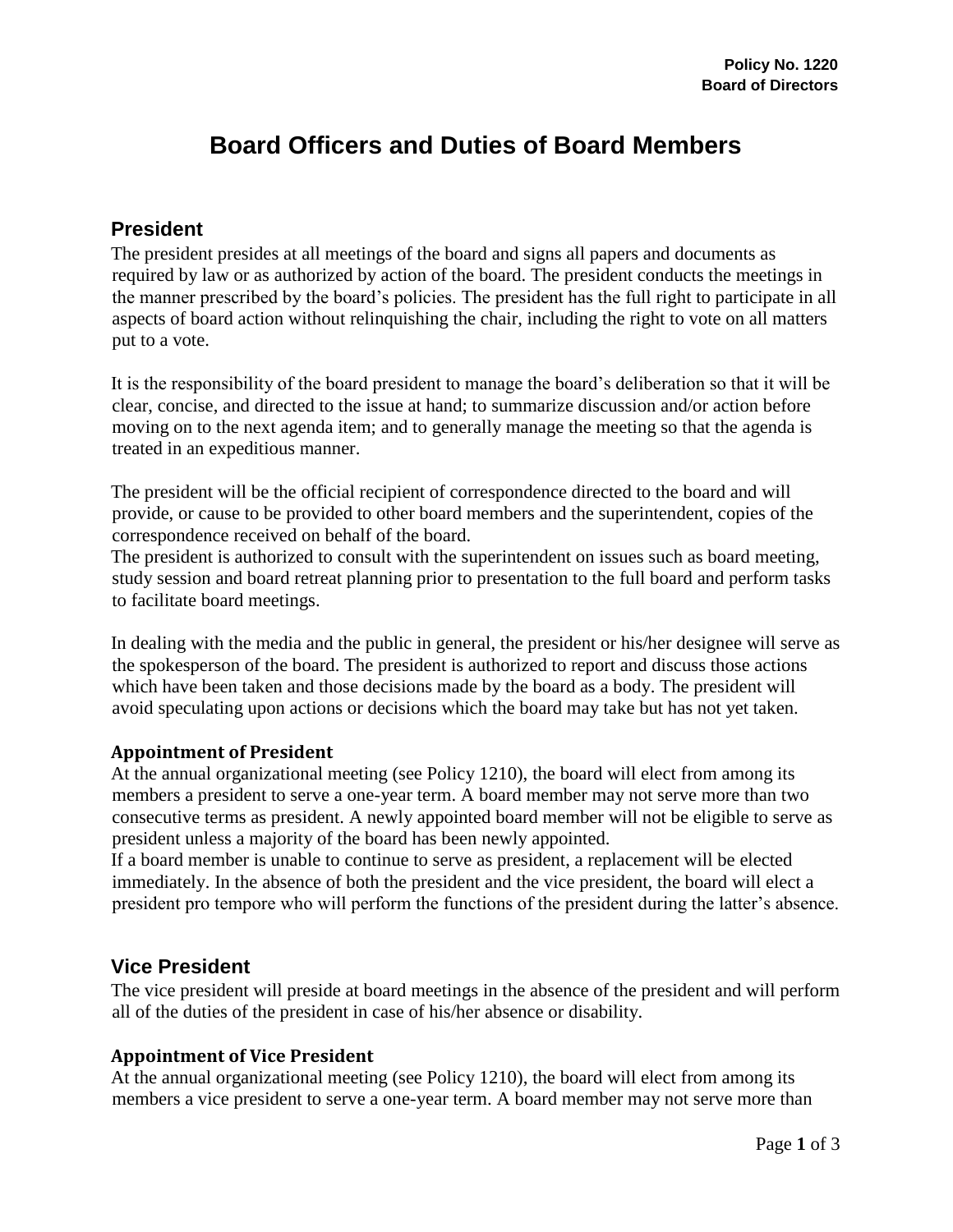two consecutive terms as vice president. A newly appointed board member will not be eligible to serve as vice president unless a majority of the board has been newly appointed. If a board member is unable to continue to serve as vice president, a replacement will be elected immediately.

### **Secretary**

The superintendent will act as board secretary and perform all the duties as outlined by law. In order to provide a record of the proceedings of each meeting of the board, the superintendent will appoint a recording secretary of the board.

## **Legislative Representative**

A legislative representative serves as the board's liaison with the Washington State School Directors' Association Legislative Assembly. The legislative representative will attend Washington State School Directors' Association Assemblies, conveying local views and concerns to that body and participating in the formulation of state legislative programs. The legislative representative will monitor proposed school legislation and inform the board of the issues. If the board has an active Legislative Committee (see Policy 1240 and Procedure 1240P), the Legislative Representative will occupy one of the two board positions on that committee.

### **Appointment of Legislative Representative**

At the annual organizational meeting (see Policy 1210), the board will elect from among its members a legislative representative to serve a one-year term. Due to the various details involved in this position, though not required, board members are encouraged to consider serving a second year. This policy does not preclude board members from serving additional consecutive terms, however, if other board members are interested in the position, those who have already served two or more consecutive years in the position are strongly encouraged to not seek re-appointment at that time.

### **Individual Board Members**

The authority of individual board members is limited to participating in actions taken by the board as a whole when legally in session. Board members will not assume responsibilities of administrators or other staff members. The board or staff will not be bound in any way by any action taken or statement made by any individual board member except when such statement or action is pursuant to specific instructions and official action taken by the board.

Each board member will review the agenda and any study materials distributed prior to the meeting and be prepared to participate in the discussion and decision-making for each agenda item.

Each member is obligated to attend board meetings regularly. Whenever possible, each director will give advance notice to the president or superintendent of his/her inability to attend a board meeting.